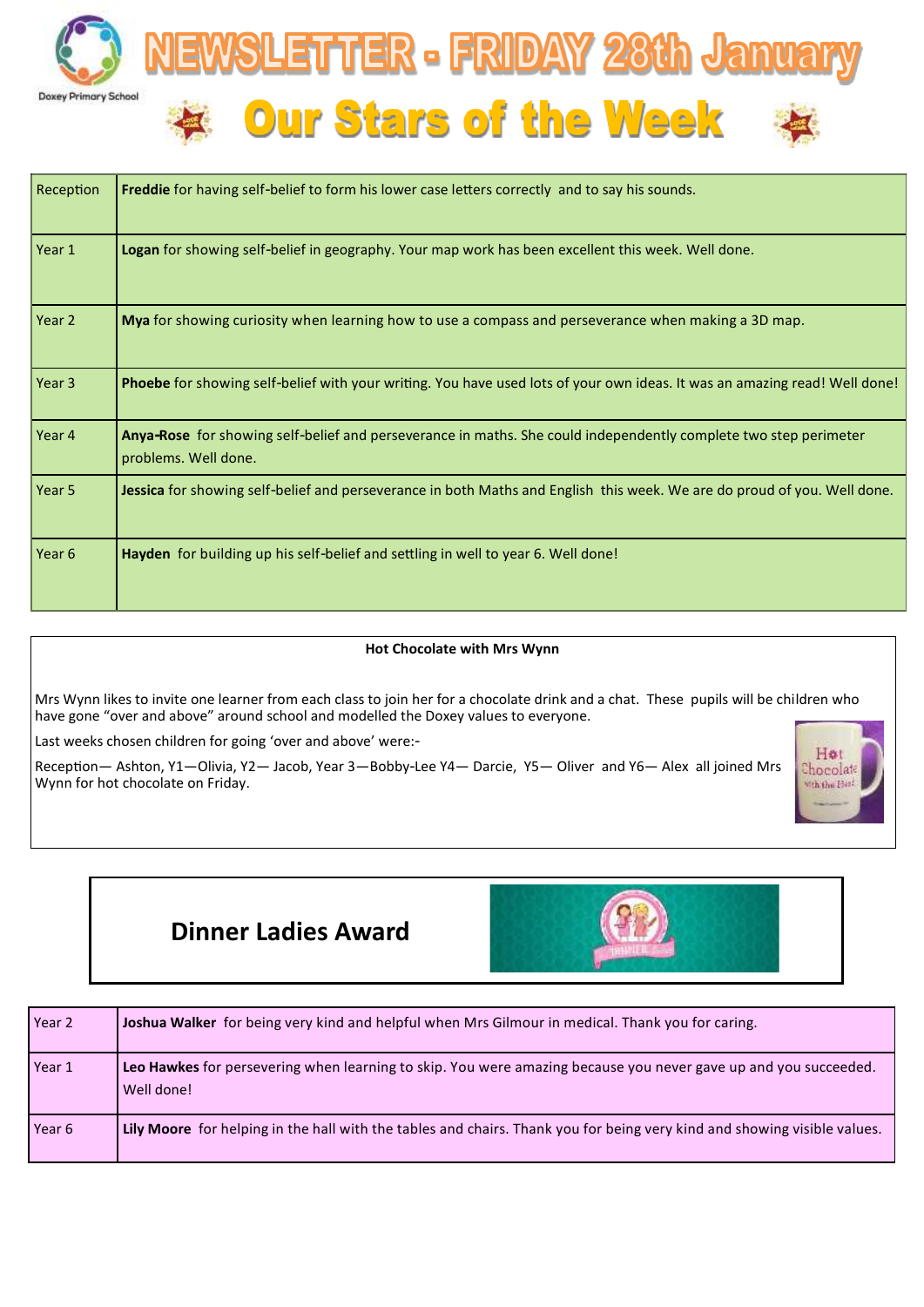## **NUMBER DAY—FRIDAY 4th February**

## **DRESS UP FOR DIGITS**

This year we will be raising money for the NSPCC by taking part in Number Day on **Friday 4th February.**

For a donation children can come to school 'Dressed for digits' wearing any item of clothing with a number. We will be enjoying Maths games and problem solving all day. See the pictures below for ideas.











# **Parent Governor Positions**

We would like to give Mrs Revie a warm welcome as our new Parent Governor and welcome her to Doxey Primary School. We still currently have a vacancy for another Parent Governor to serve as a Governors of the School. The Governing Body has a significant role in the Strategic Leadership of the school and as such Parent Governors can make an important contribution to the development of policies and priorities, and in overseeing the school budget.

Although not essential, the Governing Body would benefit from new members who have knowledge or experience of working in Education. However, the most important requirement is that Governors should have a strong commitment to raising standards and developing the services offered by the school.

Training is offered to all new Governors.

Application forms are available from the school office and the closing date to submit your form is midday on Friday 4th February 2022.

If we received more than two applications, the position will be decided through a ballot, which will be open to parents of all children currently registered at the school. The term of office for a Governor is 4 years.